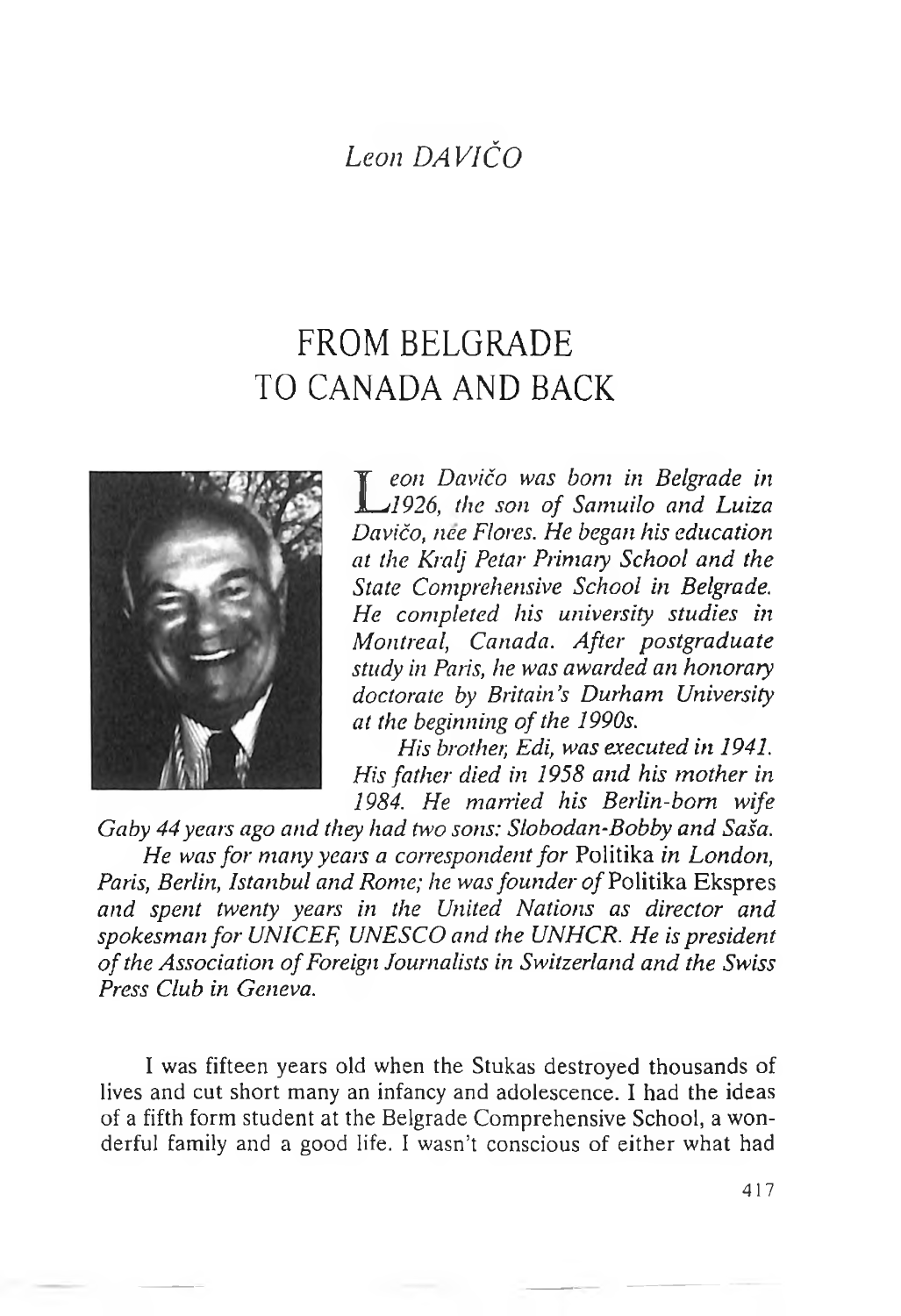happened or what was to follow. I was a member of SKOJ, the Communist youth organisation, and was caught by the first bombs exploding in Hadži-Prodanova Street where, as a good boy scout, <sup>I</sup> was delivering mobilisation notices. I took shelter in the cellar at my close friend and schoolmate Milivoje Popovic's place, and returned home to Uzun-Mirkova Street at about noon. Twenty-four hours later, Joca Almuli, in his officer's uniform, visited us in the shelter at the Stock Exchange and advised us to leave Belgrade as soon as possible. We followed his advice and, travelling by train or bus, arrived in Valjevo the next day. There we called on Dr Isak Eškenazi who was head of a local hospital. He gave us the same advice: get as far away from Belgrade as possible.

In Valjevo, my nineteen-year-old brother Edi reported to the local military authorities, was given a uniform and left with his unit. We met him again in Belgrade ten days later. As for us, my father and mother and I, together with my Uncle Hajnrih, an old defender of Belgrade, continued on our way towards Sarajevo. We stopped along the way several times because of the danger of aerial attacks. At one point we had to jump from the bus into the forest, from which the Chetniks, hidden behind the dense growth, were shooting high in the air, presumably in the hope of bringing down a German plane. One aircraft was hit but, unfortunately it was not German but ours! We slept at Vlasenica with a very hospitable Muslim host and, after a number of unexpected turns, arrived safe in Sarajevo where we discovered in the very first hotel that German troops were about to enter the city. After a sleepless night we went to the railway station and boarded the train for Belgrade. There were no seats available and we had to stand all the way.

When we returned to our apartment, my mother began to weep. Two rooms had been taken over by German officers and the others had been stripped. The Wehrmacht had done their job well, leaving only the piano where it stood. We lived on the fourth floor and the lift was only big enough for a violin. The only happy moment was when Edi arrived. His unit had surrendered and been taken captive. If only he had gone with them!

Edi was immediately sent to forced labour at Smederevo, my father was arrested together with his brother Josif, and I was assigned to forced labour in the German veterinary regiment command, in the Royal Guard building. My father and Josif were detained after being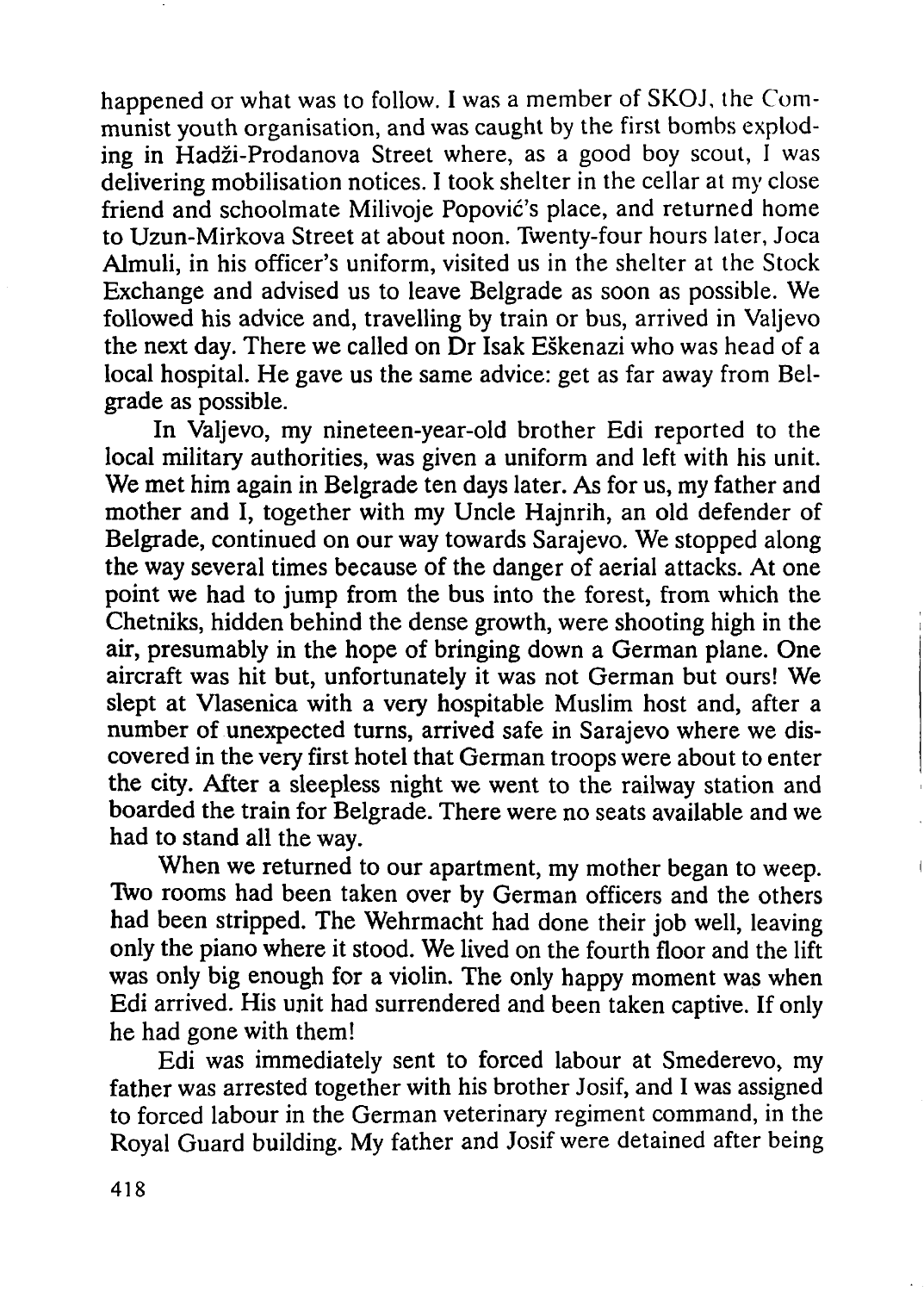denounced by the janitor, Mornau, at 45 King Petar Street, where my father had an office. He was accused of having financed the March 27 coup, which was of course preposterous. He was released two months later. At the end of June we were at Tasmajdan, where the notorious Egon<sup>[1](#page-2-0)</sup> presided over a meeting where about a hundred Jews were arrested and executed in retaliation after some German military trucks were set on fire.

It's of interest to note that about fifty years later I was invited to Graz and faced this same Egon who was finally to be brought to justice. What a miserable wretch! "I was only a dentist and in Belgrade I was an interpreter for the officer in charge of the Jews," he whined. Justice had eventually caught up with him, but painlessly: he died a natural death a few weeks later.

In any case Tasmajdan was the signal for us to run for our lives. Edi decided to join the Kosmaj detachment together with a group of Jewish Communists including Bora Baruh, an outstanding painter, and Maki Štern (Dr Maksim Stern), one of the few Jewish survivors from this detachment. Edi, who was a member of the SKOJ City Committee in Belgrade, joined the Partisans on August 2, 1941. My father, my mother, my school friend Žak Semo and I travelled to Split seven days later with forged papers. We saw Edi for the last time two days before his departure. Edi embraced them, saying "Listen, we have a total of 140 years between us and we've lived happily together for many years. Now we have to face hard times. For three or four years we won't be happy. After that we'll all be happy together again."

<span id="page-2-0"></span>During a skirmish at Venčane in September, 1941, Edi, operating a machine-gun despite his severe nearsightedness, was wounded in the head and taken prisoner. He was tortured in Banjica, but did not betray anyone, and in the early days of October was executed at Jajinci. His happy life ended in his nineteenth year. Subconsciously he was ready for it, because he was always in a hurry to learn something new. He read a great deal, learned to speak perfect German, French and English; he was a born writer, a wonderful friend and brother. If, after the war ended, I returned to Belgrade, I did it, consciously or

<sup>&</sup>lt;sup>1</sup> It was established many years later, in 1990, that the surname of this "Commissar for Jews" was Sabukoschek. The retaliation followed an attack by Elija-Guta Almoslino on a German soldier riding a motorbike.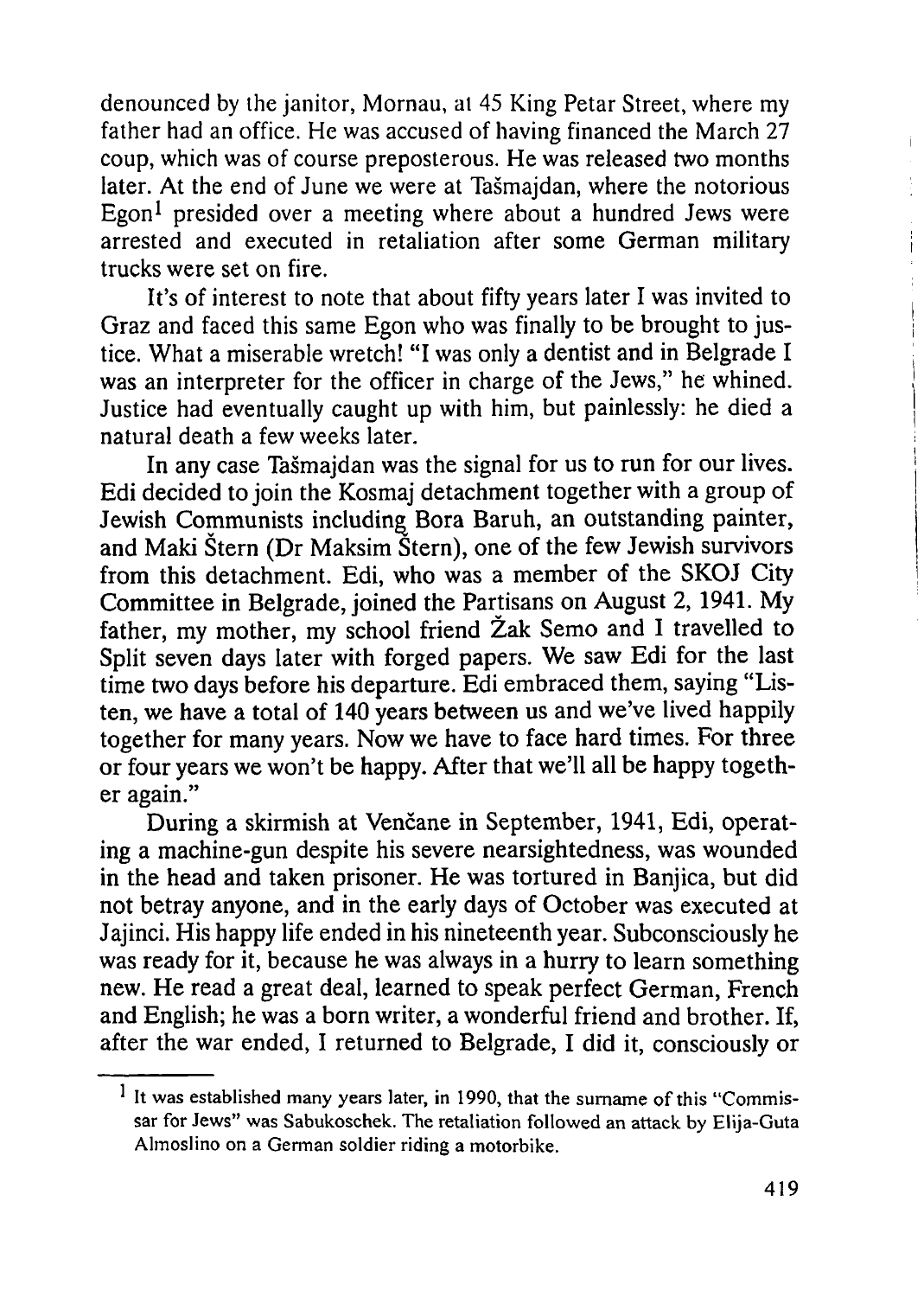subconsciously, to honour the memory of my brother. May he rest in eternal peace.

Documents for my father, my mother and myself were made out in the names of Emilio, Luisa and Leonardo Davini, born in Split. They cost my father a packet. I have never seen so many counterfeit stamps on an identity document. Signor Siciliani, who sold us these papers, obviously had good connections. My nanny, Sister Anna, a German from Wuppertal, took our luggage to the railway station, put it into a compartment and waited for us to arrive and board the train. There wasn't much sleep to be had and, while we were in Zagreb, Žak and I went into the city but rushed back quarter of an hour later, horrified by the sight of the Ustasha hordes.

We arrived safely in Split and moved in with a family who had a son in the Partisans. We established contact with a local SKOJ group whose leader was a young man who later became Yugoslavia's ambassador in Helsinki. His name was Zlatko Sinobad. With my new comrades I joined demonstrations against the introduction of Italian language in schools in Split and was arrested. A few days later <sup>I</sup> was interned, along with my parents, at Borgotaro in the province of Parma. There were about twenty of us on the ship to Trieste and later in the train on the way to our



*Leon Davičo during his school days*

internment. The men were manacled but the women and children were not. The Italians classified me as a child.

The year in Italy passed rather quickly. We would go to the municipal offices in this pretty town each morning and afternoon to report. The authorities treated us very correctly and the locals, who had never seen a live Jew before, gradually opened up to us. Although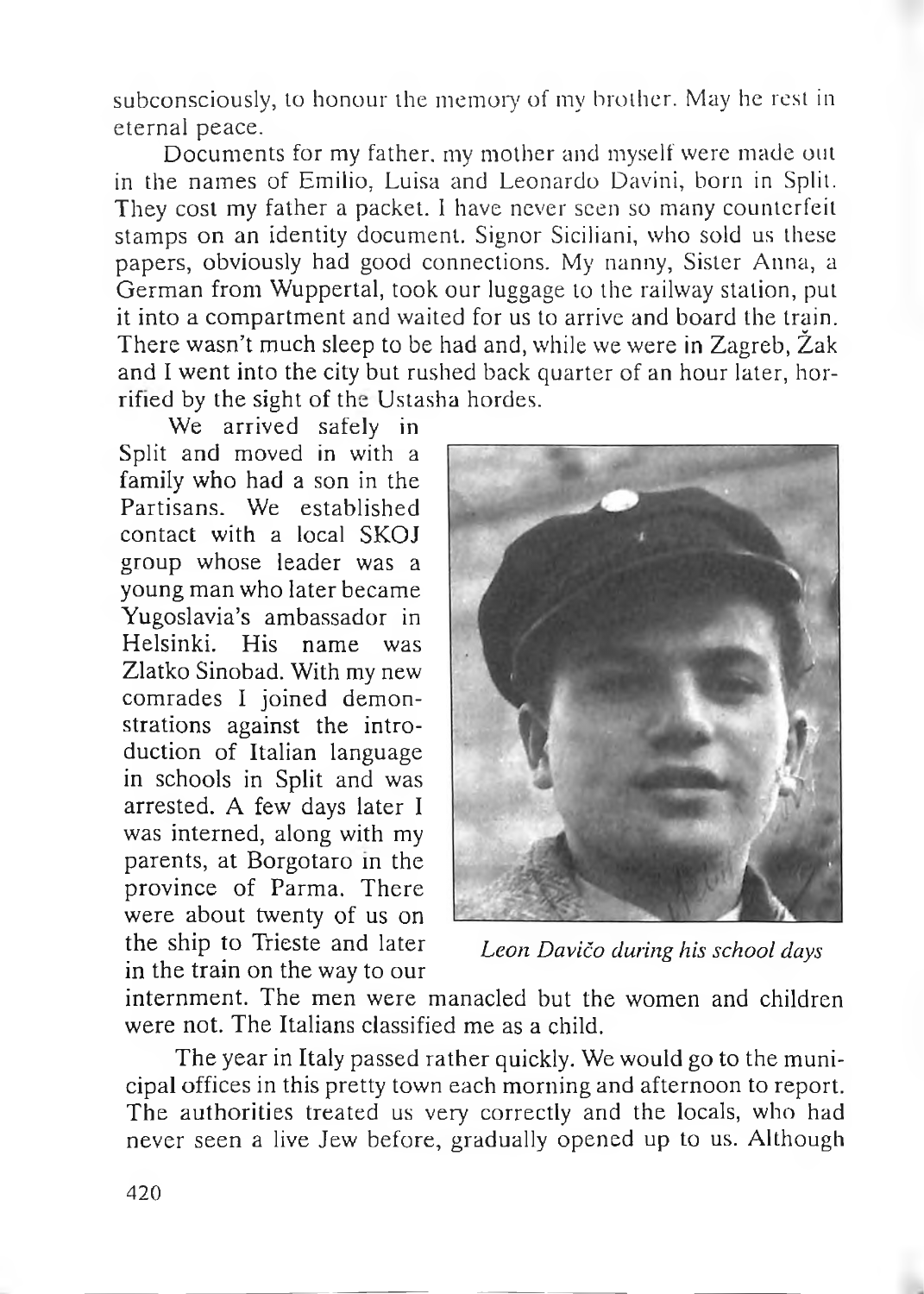contact with the locals was strictly banned, within a month we were going to somebody's apartment every night after curfew to listen to the broadcasts from London and Moscow and passing the news on to the other internees.

The only villain in Borgotaro was the secretary of the Fascist Party, Signor Molinari. Not long after we arrived he called us to his office to tell us that we were not permitted to fraternise with the Italians or to go outside the boundaries of the town. He threatened us with heavy penalties if he discovered that we had been listening to the radio or been out after curfew and so on. "If we catch someone contravening these rules," he said, pointing his finger ominously at a litre bottle on his desk, "the penalty is this castor oil, which you will drink until you are dead!"

Our consolation was to go and listen to the prohibited radio stations in the home of his first assistant, Frigieri, and in the fact that Signora Molinari, a licentious blonde, found the young Jewish boys rather attractive. This applied mostly to Daki, Buba and me. Daki was David Levi, now living in America, Buba was Demajo, Bonka's brother, and among the internees were Bonka and Jaša Davičo; Oskar and Ruta with their son Kolja (who were moved there from the Ferramonti camp); Dr Amar and his family; Dr Solomon Davidović, his wife and daughter; Dr Žarko Almuli; the composer Enriko Josif, who could walk all day humming or whistling Ravel's *Bolero;* my father, my mother and my Uncle Josif with his wife Cecilija. Moric Demajo was also there with his wife. In the beginning we were all together in the Appennino Hotel, but when families of Italian refugees from the Allied bombing began to arrive we were allowed to take private accommodation in the village.

In Borgotaro we made many friends with whom we have remained in contact to this day.

Thanks to his connections with the director of the French glass company St Gobain, my father managed to obtain a Canadian immigrant visa and a Spanish transit visa, so a year after the beginning of our internment we were able to leave Italy. In Rome we boarded a hydroplane with blacked-out windows and, after a rather unpleasant flight, we reached a country where the lights were not turned off every night and where, despite its Fascist regime, there was no curfew. The very first evening in the Marineda, our Madrid guest house, an ominous incident occurred. A stranger passed our table and said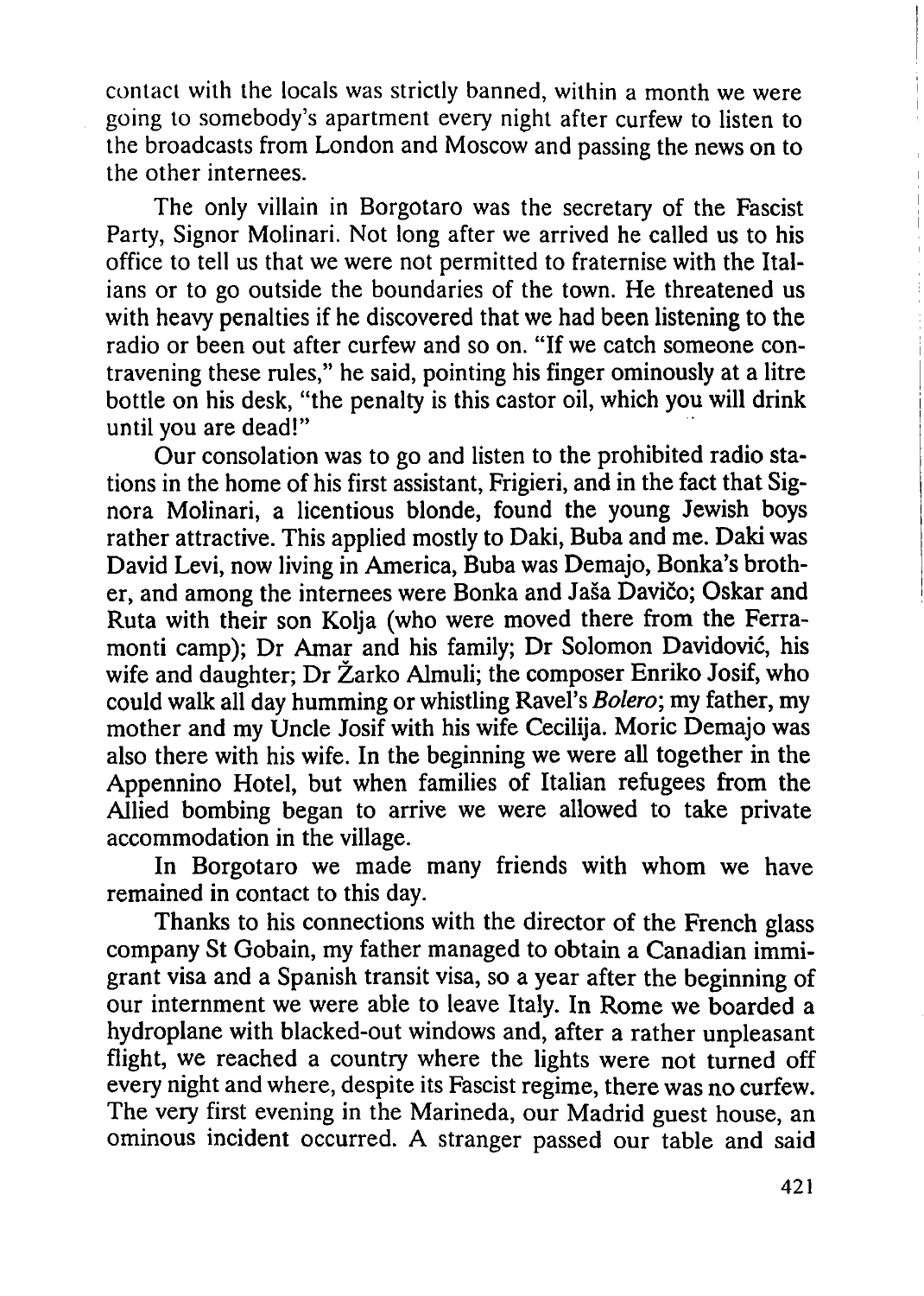*Dobro veče.* "Good evening" in Serbo-Croatian. We fell silent and retreated to our rooms. The next day, during breakfast, <sup>1</sup> made enquiries about who this spy might be. The waiter swore that there were no other Yugoslavs in the guest house and then our spy appeared at the door. Passing by our table, he again said *Dobro veče.* The waiter then explained that what we had heard was "Que *aprovechel" -* Spanish for "bon appetit".



*Edi Davičo, Leon's brother, killed in his nineteenth year in Jaiince in 1941*

In Madrid, after a scandalous beginning, <sup>I</sup> resumed my education at the French lycee. In order to pass the admission test <sup>I</sup> went to the lycee, sat at the desk and began drawing triangles, because the question given was "What is the classical height? Give exampies." For a whole hour <sup>I</sup> struggled to invent all the possible and impossible situations involving the height of a triangle or square until the examiner, passing my desk, stopped me.

"What are you doing on this paper," he asked.

"I'm drawing triangles and marking the height... "

The examiner interrupted me with the logical explanation that this was a

test of the French language, not mathematics. The problem was that my grasp of French was very poor and I had confused the words *hauteur* (height) and *auteur* (author)

"We had better send you to the first grade instead of the second, so that you will have time to learn the French language," said the cruel examiner as he conducted me to the door.

So I spent the next six months in the first grade, learning to distinguish between mathematics and French literature and acquiring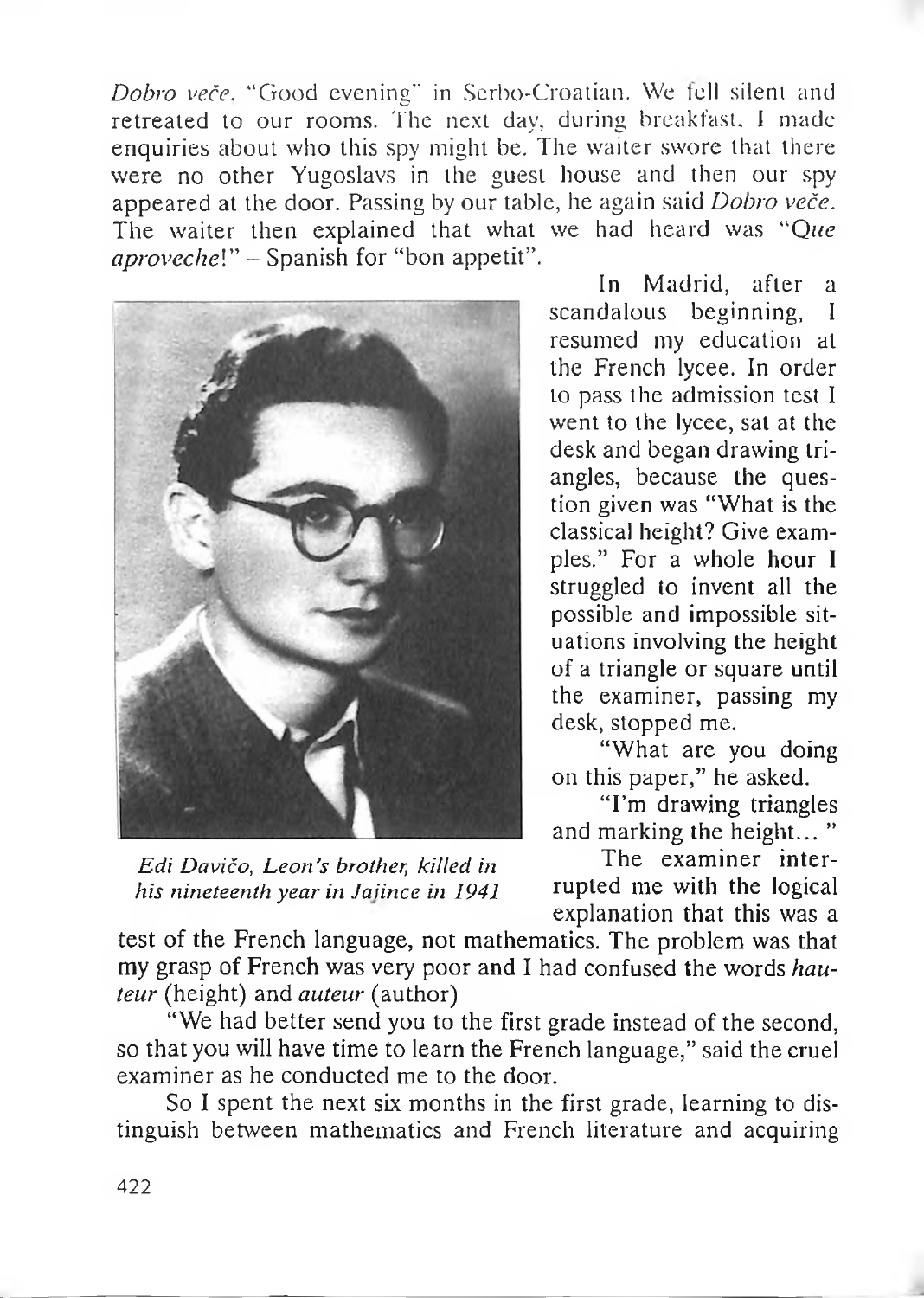new friends and new experiences. Al my first bullfight, when General Franco was in attendance, I refused to raise my arm in the Fascist salute. <sup>I</sup> was arrested but released after explaining that I had come from a country which was occupied by troops which used the same salute.

In May, 1944, my father, my mother, Albert Flajšman and his wife Ela Almuli, Moreno and Rea Talvi and I boarded the Portuguese ship Serpa Pinto at Porto, bound for Philadelphia. The ocean was calm and the voyage was very pleasant. At last we were on our own ground! From the clothes hangers in the cabin cupboards we learned that we were on board the former Yugoslav ship Princess Olga, which the Portuguese had somehow acquired and renamed Serpa Pinto.

Two days before we docked in Philadelphia, we had an encounter with the Germans, our first since we had escaped Belgrade. A German submarine stopped us. A score of bearded sailors in black uniforms climbed aboard and examined the passengers and their papers. Having established that all the passengers were of Allied nationalities and that, in addition, most of them had Jewish names, they decided to sink the ship. They gave us twenty minutes to take to the lifeboats. I was obviously not quite aware of the danger because I first went to my cabin to fetch the new suit I had bought in Madrid. But this suit saved our lives because we used it to stuff the hole in our lifeboat, which was damaged as it was lowered into the sea. My mother, who could not swim, had fallen into the sea and my father and I held her by the arms for hours, while a shark circled around her and the boat. Presumably these sharks, which were found there in large numbers, had selected juicier victims because, after nearly three hours, and with the help of the sailors from other boats, my mother was hauled aboard. Since that day she has never again suffered from sea-sickness. The whole incident had a happy ending. The submarine surfaced again and the captain of the Portuguese ship informed us over a loudspeaker that we could return to the ship because the submarine commander had received orders not to sink us. Back on board our ship there was a roll call and it was discovered that the ship's doctor, the cook and a Polish baby were missing, presumed taken by the sharks.

In Philadelphia and, later, in Montreal, we were targeted by journalists. This was the beginning of a four-year sojourn in Canada as immigrants. It was there that I began and completed my university